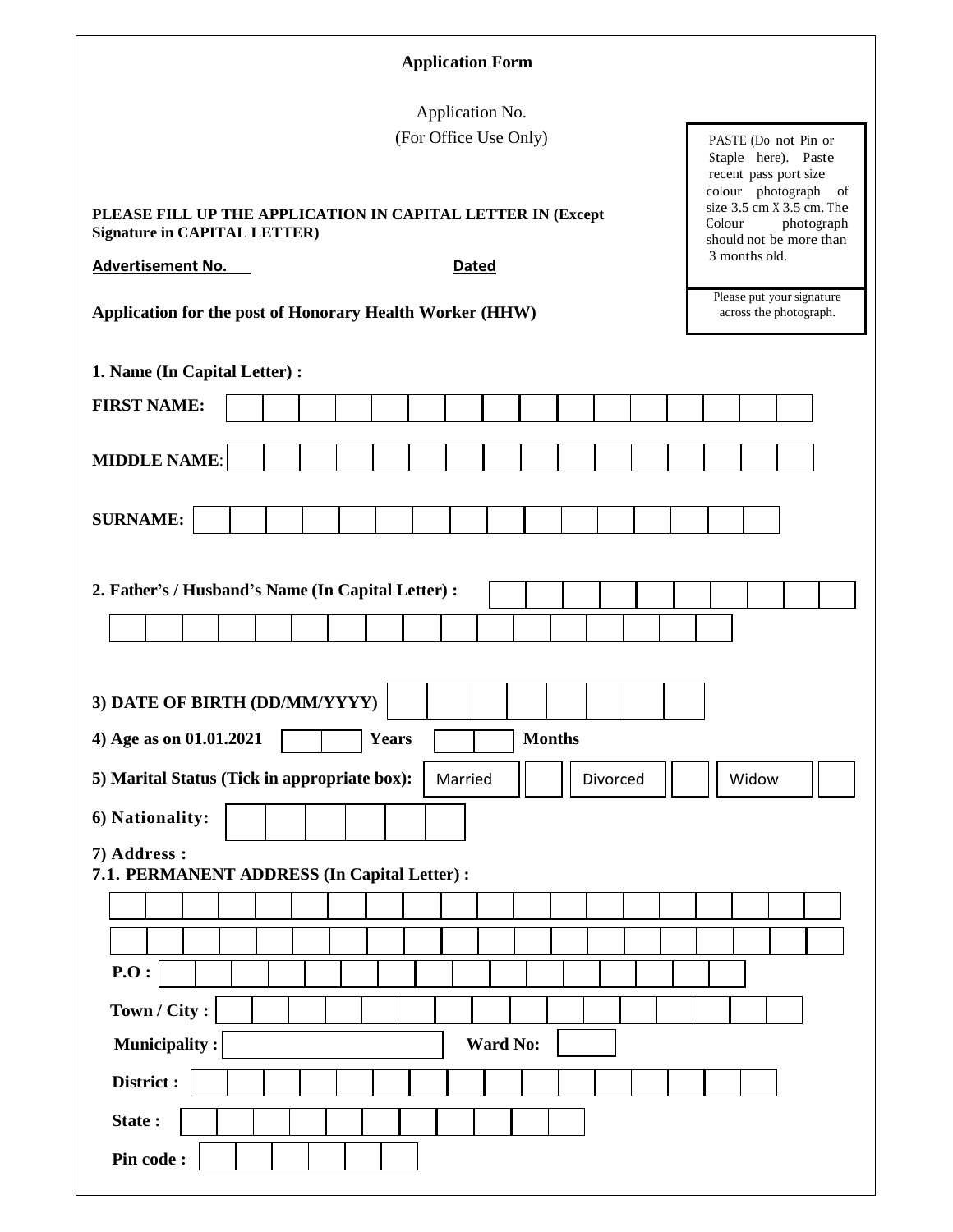| 7.2. ADDRESS FOR CORRESPONDENCE (In Capital Letter) :            |                       |                        |                 |                                    |  |  |
|------------------------------------------------------------------|-----------------------|------------------------|-----------------|------------------------------------|--|--|
|                                                                  |                       |                        |                 |                                    |  |  |
| <b>P.O:</b>                                                      |                       |                        |                 |                                    |  |  |
| Town / City:                                                     |                       |                        |                 |                                    |  |  |
| <b>Municipality:</b>                                             | <b>Ward No:</b>       |                        |                 |                                    |  |  |
| District:                                                        |                       |                        |                 |                                    |  |  |
| State:                                                           |                       |                        |                 |                                    |  |  |
| <b>Pin Code:</b>                                                 |                       |                        |                 |                                    |  |  |
|                                                                  |                       |                        |                 |                                    |  |  |
| 8) Contact Details :                                             |                       |                        |                 |                                    |  |  |
| <b>Mobile Number:</b><br>i.                                      |                       |                        |                 |                                    |  |  |
| ii. Residence :                                                  |                       |                        |                 |                                    |  |  |
| iii. E-mail id:                                                  |                       |                        |                 |                                    |  |  |
| 9) Academic Qualification (Madhyamik or equivalent and onwards): |                       |                        |                 |                                    |  |  |
|                                                                  |                       |                        |                 |                                    |  |  |
| SI.<br><b>School/Board/University/</b><br>Institute<br>No.       | <b>Degree/Diploma</b> | <b>Year of passing</b> | <b>Duration</b> | Percentage<br>of marks<br>obtained |  |  |
|                                                                  |                       |                        |                 |                                    |  |  |
|                                                                  |                       |                        |                 |                                    |  |  |
|                                                                  |                       |                        |                 |                                    |  |  |
|                                                                  |                       |                        |                 |                                    |  |  |
|                                                                  |                       |                        |                 |                                    |  |  |
|                                                                  |                       |                        |                 |                                    |  |  |
| 10) Additional Qualification (If any):                           |                       |                        |                 |                                    |  |  |
|                                                                  |                       |                        |                 |                                    |  |  |
|                                                                  |                       |                        |                 |                                    |  |  |
|                                                                  |                       |                        |                 |                                    |  |  |
|                                                                  |                       |                        |                 |                                    |  |  |
| 11) Extra Curriculum Activities (If any):                        |                       |                        |                 |                                    |  |  |
|                                                                  |                       |                        |                 |                                    |  |  |